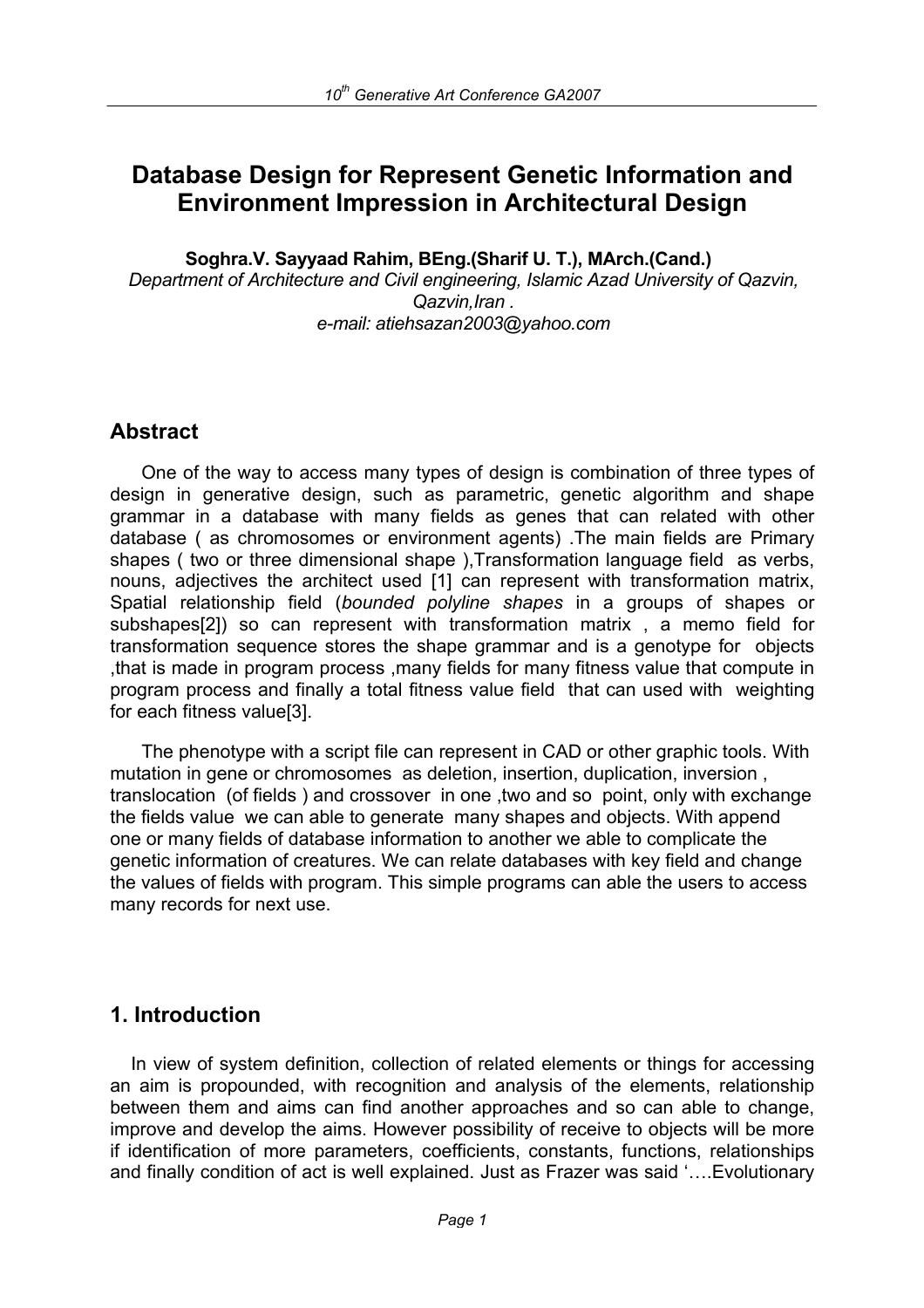Architecture is formulate architecture…." , but formulizing don't mean a frame or deterministic function ,because exploring the effective agents ,will open the new aspects and directions for expansion. Thus evaluate and analyze important agents of each entity such as architectural design will evaluate fitness function of it. In this paper we propose linear function to interfere sub function.

 Fitness value of an architectural design could studied with evaluate and analyze aspects of aesthetic, behavior in space, climatic design and technical details in performance. These attributes refer to attributes of material, surface and space of solid object .Material property includes appearance and structural properties of solid shape, surface includes main surface and subsurface and last of all shape contains direct or indirect connection of surface. These attribute are columns of total fitness function in a matrix with rows include four aspect of architectural design evaluation.

#### **2. Evaluation of Architectural Design**

Four aspect of evaluation are related to solid shape properties include material, surface and space, each of these properties effect on many type of evaluation that is described.

#### **2.1 Evaluation in aspect of Aesthetic**

In Sensory Aesthetic the appearance of material property in solid shape is important.

In Formal Aesthetic function appearance and structural properties of material, main surface and subsurface, direct and indirect connection of surfaces are considered.

In Expression and associative Aesthetic function (Symbolic Aesthetic) appearance and structural properties of material, subsurface, direct and indirect connection of surfaces have to concentrate.

## **2.2 Evaluation in aspect of Behaviors in Space**

In evaluation of Main behaviour places properties deals with direct and indirect connection of surfaces and so is true for connective behaviour places.

## **2.3 Evaluation in aspect of Climatic Design**

Natural Light, Natural Ventilation and Natural cooling and heating must be evaluated with refer to main surface, direct and indirect connection of surfaces for all type of this evaluation.

## **2.4 Evaluation in aspect of Technical details in performance**

In this evaluation Material Selection for Different Surfaces are related to structural property of material and Joint & Neighbourhood of Different Surfaces are referred to structural property of material, main surface and direct connection of surfaces properties in solid shape.

Thus we define fitness function in matrix that the rows are fitness function in aspect of aesthetic, behaviour in space , climatic design and technical details in performance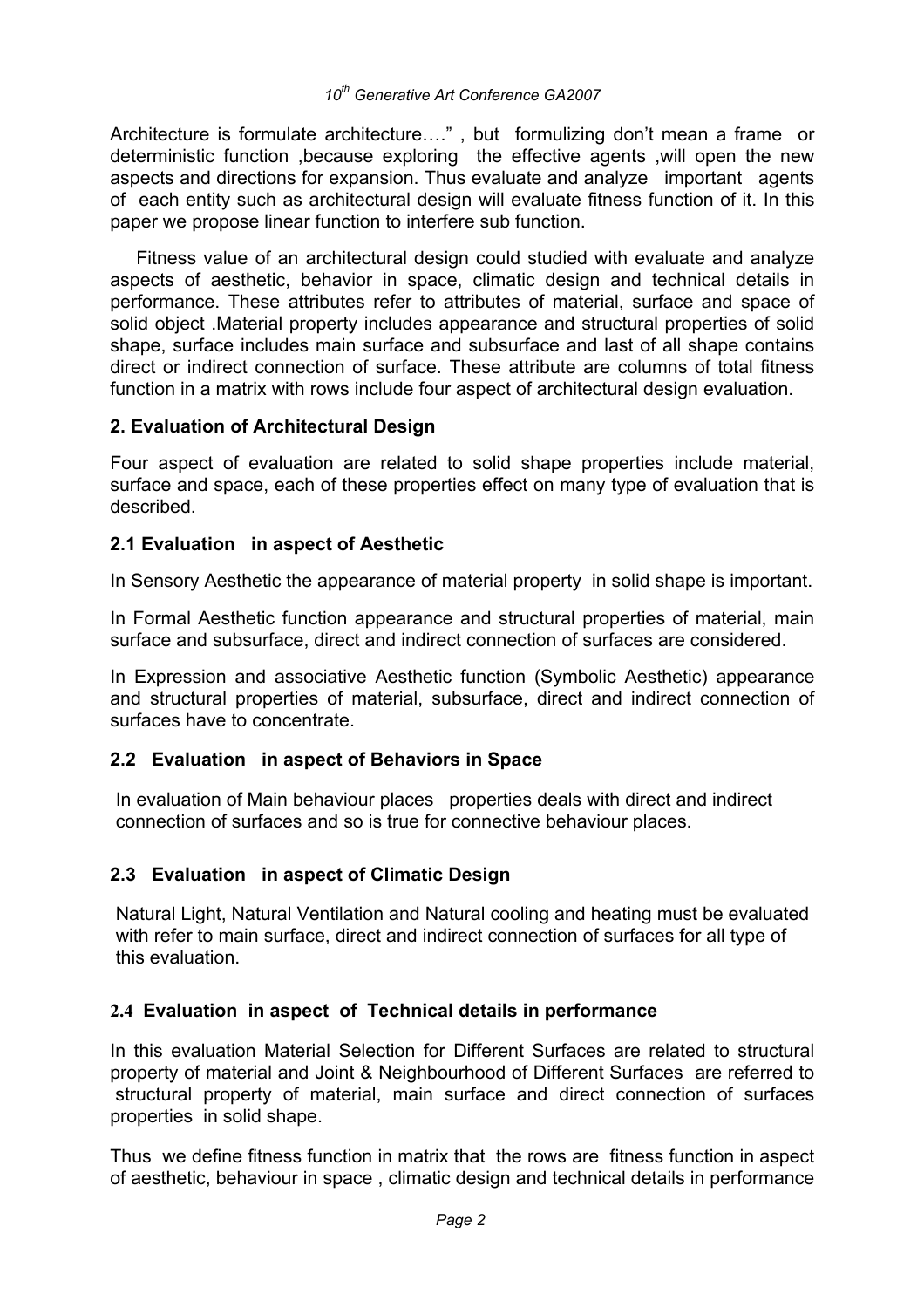and the columns are properties of solid shape. For example in evaluate the minimum rate of surface to volume for each shape in population within climatic design ,we need minimum of SVR for prevent waste of energy ,so user must define fitness function in this way and sorted the results till selection of individual is occurred. Total fitness function can defined as following :

$$
F(x) = Max(\sum_{i=1}^{6} \sum_{j=1}^{6} w_{ij} \cdot f(x_{ij})) \qquad \text{where} \qquad \sum_{i=1}^{6} \sum_{j=1}^{6} w_{ij} \le 1 \qquad (1)
$$

I for four aspect of evaluation in architectural design J for properties of material , surface and space

 $W_{ii}$  for weighting to each fitness function in total fitness function.

## **3. Database Design**

 Database table is the physical implementation of an entity with related attributes; this is where the actual data is stored as student, lesson, teacher or whatever. Each table consists of one or more columns .Columns of a table is the physical equivalence to an attribute or field, all important things about an entity describe with attributes / fields. Database design is the process of producing a detailed data model of a database, correct design due to fast access to the correct classified and sorted data. Importance of shapes and materials in solids because of evaluating an architectural design duo to suggest databases with related fields named key fields. Process by acting the fields , calculate and evaluate values are stored in other fields of another database .

 Combination of three types of generative design in database design in following steps of model is described . First must have a value for recognize better or best solutions, this performs with fitness function as field or fields in a solid shape.

Thus fault of parametric design by comparison of fitness value are released in waste time after each changing parameter values, andso have many type of species . shape grammar is rules for construct a shape, therefore must define with a field and perform as genotype.

This field needs is defined by text thus a memo field in database is suitable . Containing text with statements of CAD can express steps of construction , text must be named as script file untile can able to load in CAD . we can display physical property of shape as phenotype in Cad or other graphical tools . some field for perform deformations such as rotate ,move ,mirror and enter deformation matrix as genes of shape deform the primary shapes,therfore can able to change attributes with mutation ,crossover and recombination , also can explain development and growth in this model and are formed a Lindenmayer system with such statement of CAD mcopy ,or first slice and next mcopy ,and then define a path for locating the copy of whole or part of solid object .

 In genetic algorithm design we generate with a few data in gene pool and with processing such as mutation ,crossover ,recombination,much more individuals (design) . And then with natural selection, best solution maintain and have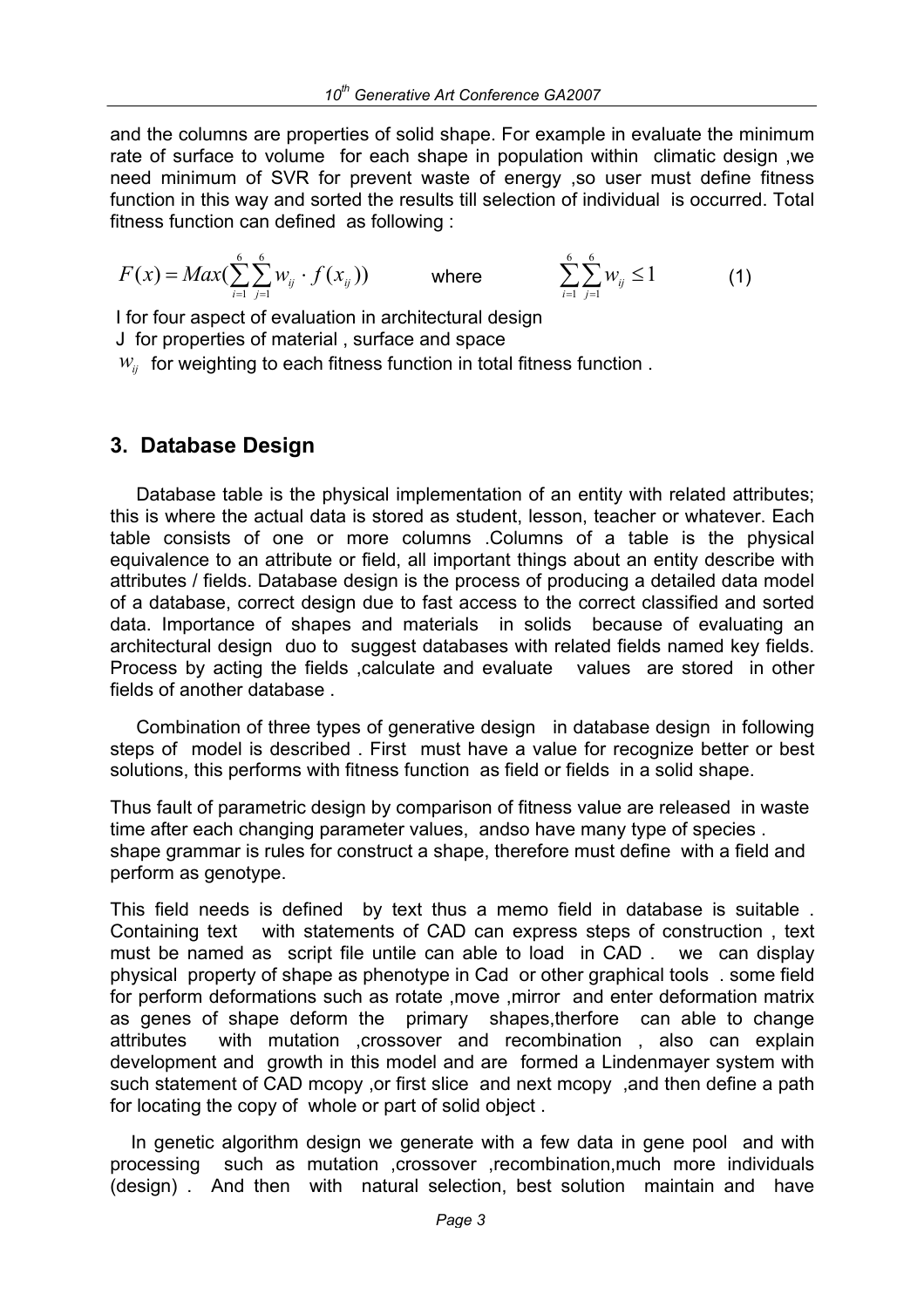existance chance due to reproduct .In case a gene is deleted from gene pool in any generation but we need it, have to enter the lost gene in artifical synthesis to population .

Existence chance in population due to fitness value and external condition such as environment impression ,therefore a weak gene for existence may maintain in gene pool and has positive effect for existence chance .(e.g.There is malaria disease in meditreranean climate,but individual with talassemia disease gene in this climate have more existance chance because the malaria agent doesn't affect him.) Also there are methods to prevent this effect,but is not conciderated here.

In this paper is proposed sorting the combination of fitness fields or total fitness field in main database and then append the best record to another database ,In this way individuals selection are kept as next generation parents. Bentley do this with introduce two population , internal population that must evaluate and translate to external population have possibility for reproduction.[ 5]

Shape grammar in each individual of database as is said before keep in a memo field that explain the construction of shape from primary shape with rules from left to right to deform it.

#### **3.1 Structure of Database**

For database design we define many database one for primary shape with unique code for identify each individual ,another database for deform the shape with a unique code ,a database for parameters of shapes , a database for material properties, a database for 2D shape for making spatial relationship in location of individuals to move there, thus a database for deform 2D shapes.

#### **3.2 Programs**

Some program for execute mutation, crossover, recombination and selection must prepare as follows:

#### **3.2.1 A program for create new creature with chromosome mutation**:

Some Cad statement for create combination of shape (subtract, union, intersect) is used in design ,this program ,with randomly selection of two parents from primary shape and randomly run (subtract ,union, intersect) on them ,due to create a new shape then the result save with unique code for it .Some attributes such as volume, centroid , moments of inertia ,… after displaying in CAD is produced with "massprop" statement and maintain on a text file with .mpr extension , copy this file in a memo field and separate different attribute in text file and replacing with fields in new shape ,the values of fields in new shape is filled and get ready for next evaluating.

#### **3.2.2 A program for create new creature with gene mutation**:

 Such attribute is suitable to play the role of gene in shape as ( 3dmove ,3drotate ,3dmirror, scale) statement , with manipulate the sequence and with insertion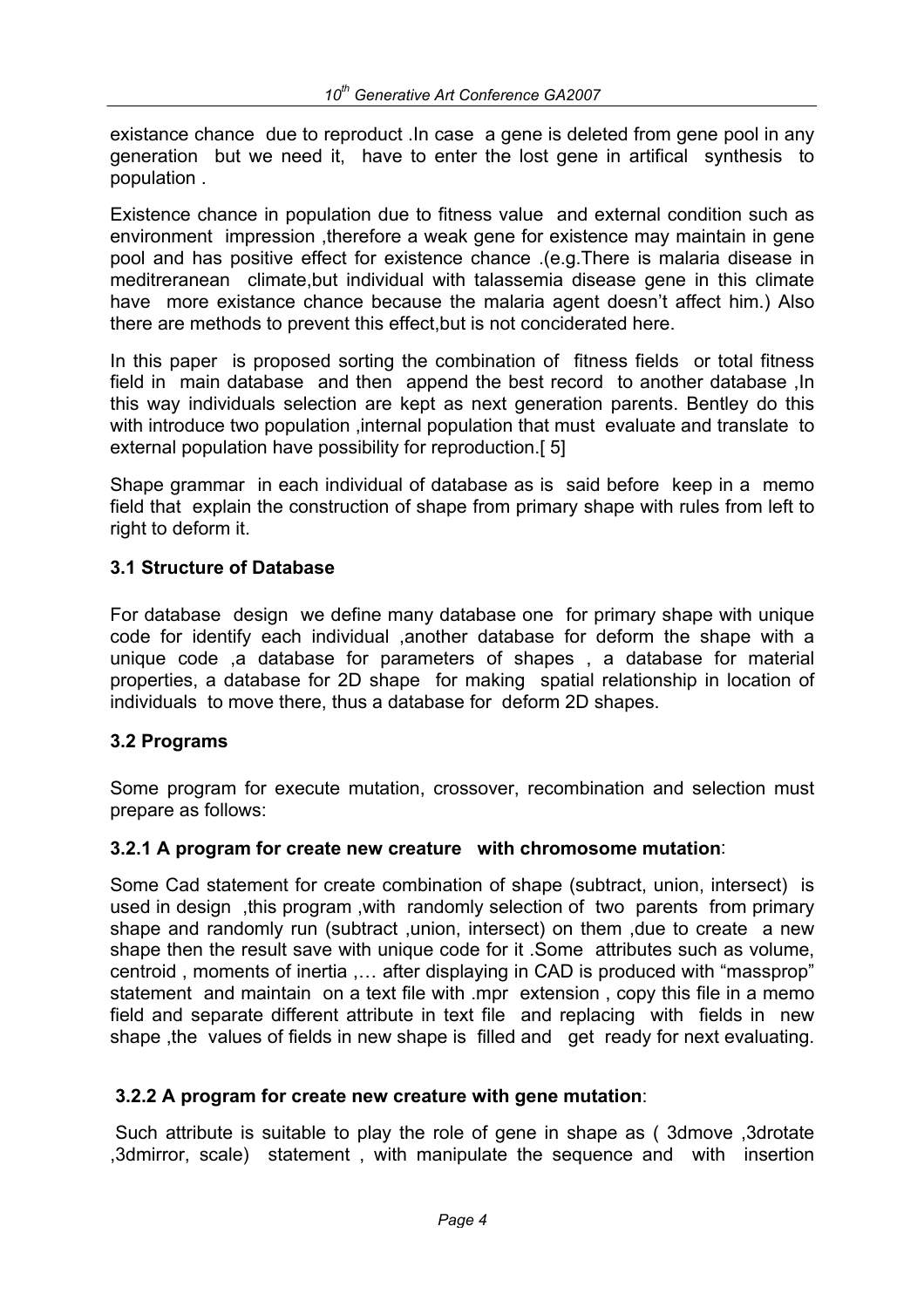,deletion , duplication ,inversion ,translocation of one of the steps, mutation is happened.

#### **3.2.3 A program for crossover** :

With exchange the sequence of attribute such as (3dmove,3drotate,3dmirror) in a shape, we have gained new shape ,this event might happened for two or three exchange ,the condition of program for more exchange must not include in first point exchange.

#### **3.2.4 A program for recombination**:

This effect similar to the parametric design with a randomly change in the parameters , duo to generate new creature of same species each time .

#### **3.2.5 A program for environment impression**:

Some statement in CAD such as ( slice ,thicken, also scale ,copy ) or with a deformation matrix we can operate shape ,new produced shape is not able to maintain this changes in gene pool .

#### **3.2.6 A program for development and growth:**

Some statement in CAD such as (mcopy, scale) can cause the growth and development of shape or part of shape (if slice statement is used) and with definition a path for location the copy objects, we can simulate Lindenmayer system in development.

#### **3.3. Examples**

Some example for parametric design with change the parameters of multiple box and spatial relationship as rotation and transition in x ,y ,z direction, are shown, indeed they could simply designed in this way ,but never means this are designed so.



Figure 1: Durham ,Nasher Art Museum , Rafael Viñoly (left)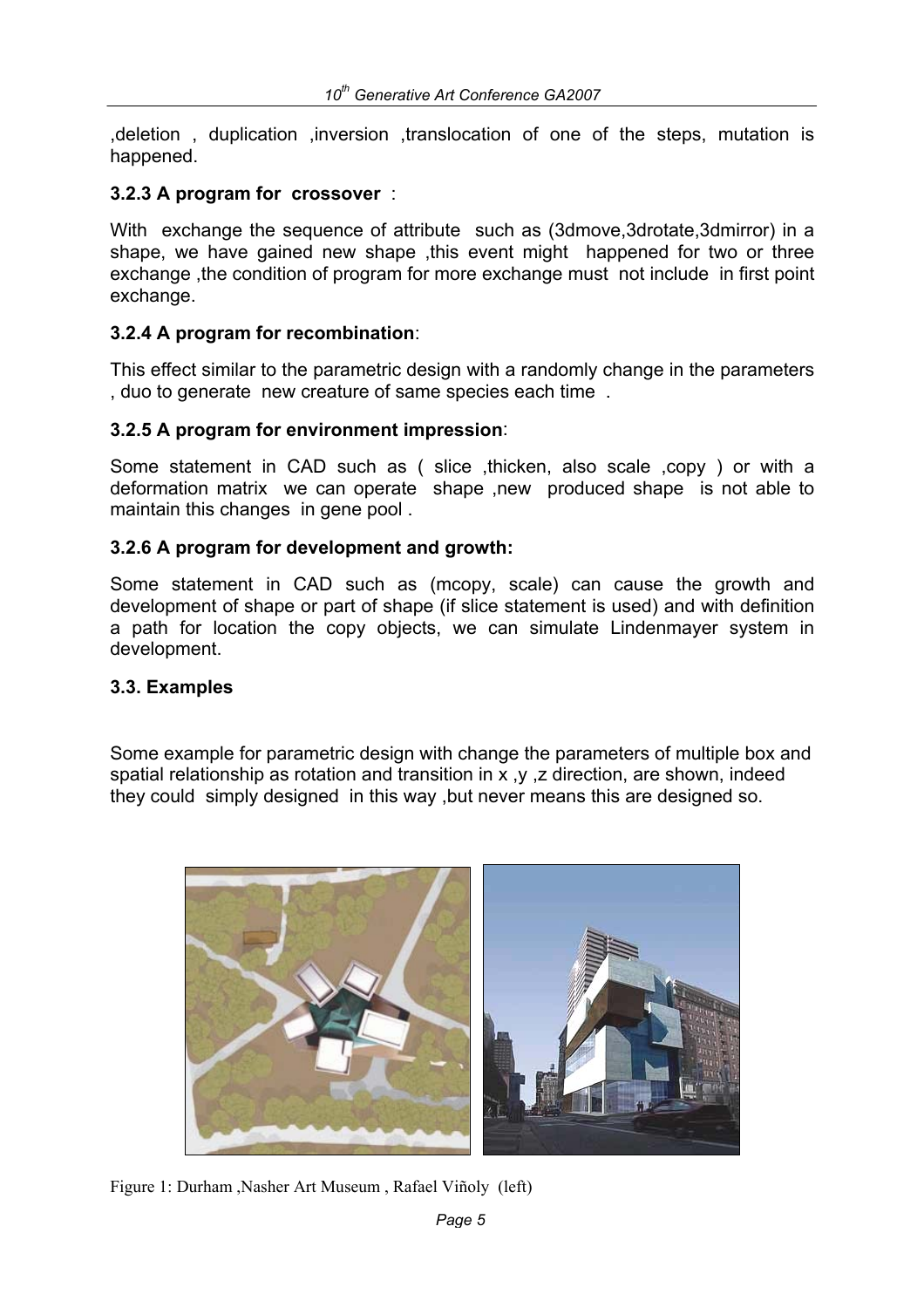Figure2 : Cincinnati ,Contemporary Art Center , Zaha Hadid (right)



Figure 3 : Culver City ,Offices and 606 Parking Garage , Eric Owen Moss (left)

Figure 4 : Tokyo ,K-Museum , Makoto Watanabe (right)

| Shape_id | Shape_name                                                                                                                                                          | Mix_shape | Area   | Mass       | Volu |
|----------|---------------------------------------------------------------------------------------------------------------------------------------------------------------------|-----------|--------|------------|------|
| 0000001  | box                                                                                                                                                                 | Memo      | n nann | 10264.5935 |      |
| 0000002  | sphere                                                                                                                                                              | Memo      | n nnnn | 10264.5935 |      |
| 0000003  | cone                                                                                                                                                                | Memo      |        | 10264.5935 |      |
| 0000004  | cylinder                                                                                                                                                            | Memo      |        | 10264.5935 |      |
| I NAN2NA | unic<br>閨<br>Shape.mix_shape<br>cylinder-12.01,10.89,7.07 12.59-5.30 move 0.00,0.00,0.00 d                                                                          |           |        |            |      |
|          | -5.30 union all massprop all y c:\massproperty y cylinder<br>-12.01,10.89,7.07 12.59 -5.30 move 0.00,0.00,0.00 d -5.30<br>union all massprop all y c:\masspropertyy |           |        |            |      |
|          |                                                                                                                                                                     |           |        |            | <br> |

Figure 5 : Memo field contains of shape grammar for construct shape from script file in CAD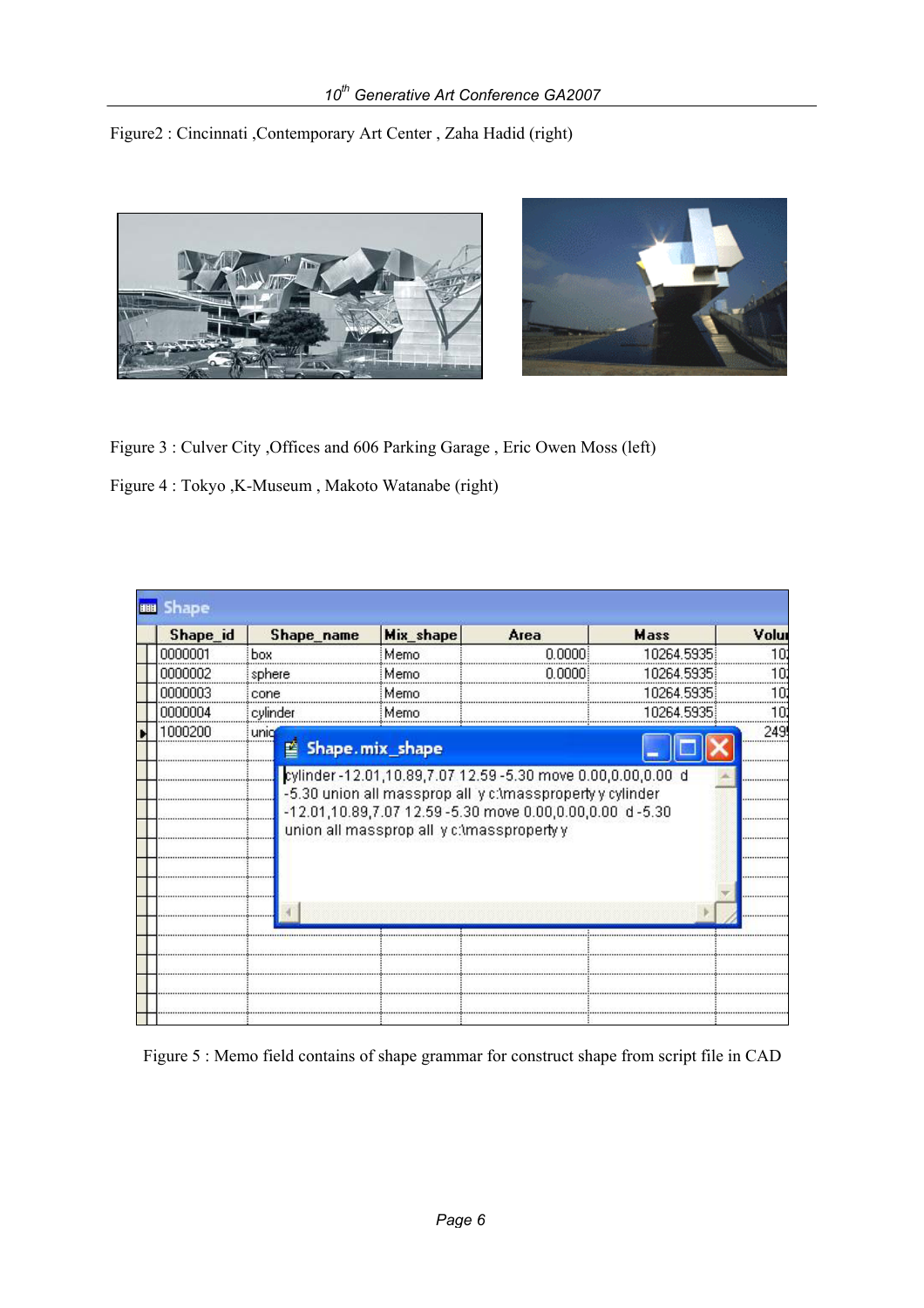| Mix_shape | Area                                                      | Mass                                          | Volume | <b>Ashkar</b>   | <b>Newfld</b> |  |  |
|-----------|-----------------------------------------------------------|-----------------------------------------------|--------|-----------------|---------------|--|--|
| Memo      | 0.0000                                                    | 10264.5935                                    |        | 10264.5935 Memo |               |  |  |
| Memo      |                                                           |                                               |        |                 |               |  |  |
| Memo      | Shape.ashkar<br>뗱                                         |                                               |        |                 |               |  |  |
| Memo      |                                                           |                                               |        |                 |               |  |  |
| Memo      | SOLIDS                                                    |                                               |        |                 |               |  |  |
| memo      |                                                           |                                               |        |                 |               |  |  |
| memo      | Mass:                                                     | 10264.5935                                    |        |                 |               |  |  |
| memo      | Volume:                                                   | 10264.5935                                    |        |                 |               |  |  |
| memo      | Bounding box:                                             | X: 46.5959 -- 84.5490                         |        |                 |               |  |  |
| memo      |                                                           | $Y: -1.7147 - 36.2384$                        |        |                 |               |  |  |
| memo      | Z: -6.8167 -- 6.8648                                      |                                               |        |                 |               |  |  |
| memo      | Centroid:<br>X: 65.0544                                   |                                               |        |                 |               |  |  |
| memo      | Y: 16.2373                                                |                                               |        |                 |               |  |  |
| memo      | $Z: -0.2321$                                              |                                               |        |                 |               |  |  |
|           | Moments of inertia: X: 3701716.8435<br>Y: 44528412.3424   |                                               |        |                 |               |  |  |
|           | Z: 47989348.4680                                          |                                               |        |                 |               |  |  |
|           |                                                           |                                               |        |                 |               |  |  |
|           | Products of inertia: XY: 10779791.5046<br>YZ: -69086.7638 |                                               |        |                 |               |  |  |
|           | ZX: -170344.1688                                          |                                               |        |                 |               |  |  |
|           | Radii of gyration: X: 18.9903                             |                                               |        |                 |               |  |  |
|           | Y: 65.8639                                                |                                               |        |                 |               |  |  |
|           | Z: 68.3757                                                |                                               |        |                 |               |  |  |
|           | Principal moments and X-Y-Z directions about centroid:    |                                               |        |                 |               |  |  |
|           |                                                           | l: 963177.2381 along [0.8924-0.4512 0.0000]   |        |                 |               |  |  |
|           |                                                           | J: 1117437.6284 along [0.4507 0.8914 -0.0469] |        |                 |               |  |  |
|           |                                                           | K: 1844141.9698 along [0.0212 0.0419 0.9989]  |        |                 |               |  |  |
|           |                                                           |                                               |        |                 |               |  |  |
|           |                                                           |                                               |        |                 |               |  |  |
|           |                                                           |                                               |        |                 |               |  |  |
|           |                                                           |                                               |        |                 |               |  |  |

Figure 6 :Memo field contains of Massproperty field for evaluate fitness

# **5. Conclusion**

Association programming in graphic tools is caused to produce complicated design with simple programming.

# **Acknowledgements**

In this paper,I wish to acknowledge encouragement by Dr. Hossain Soltanzadeh for insistence in selection new proposal in Architecture Department in Islamic Azad university of Qazvin and his trial in Iranian symbolic aesthetics in his courses ,also acknowledge insights from discussions with Dr.Noruzian and inspiration of SWOT decision model for evaluate fitness value .Next by consultant professors in my proposal, Dr.Parvin Ghaemmaghami and Dr. Ebadzadeh . With thanks a lot from Saeed Vahdatipour for past experiences .